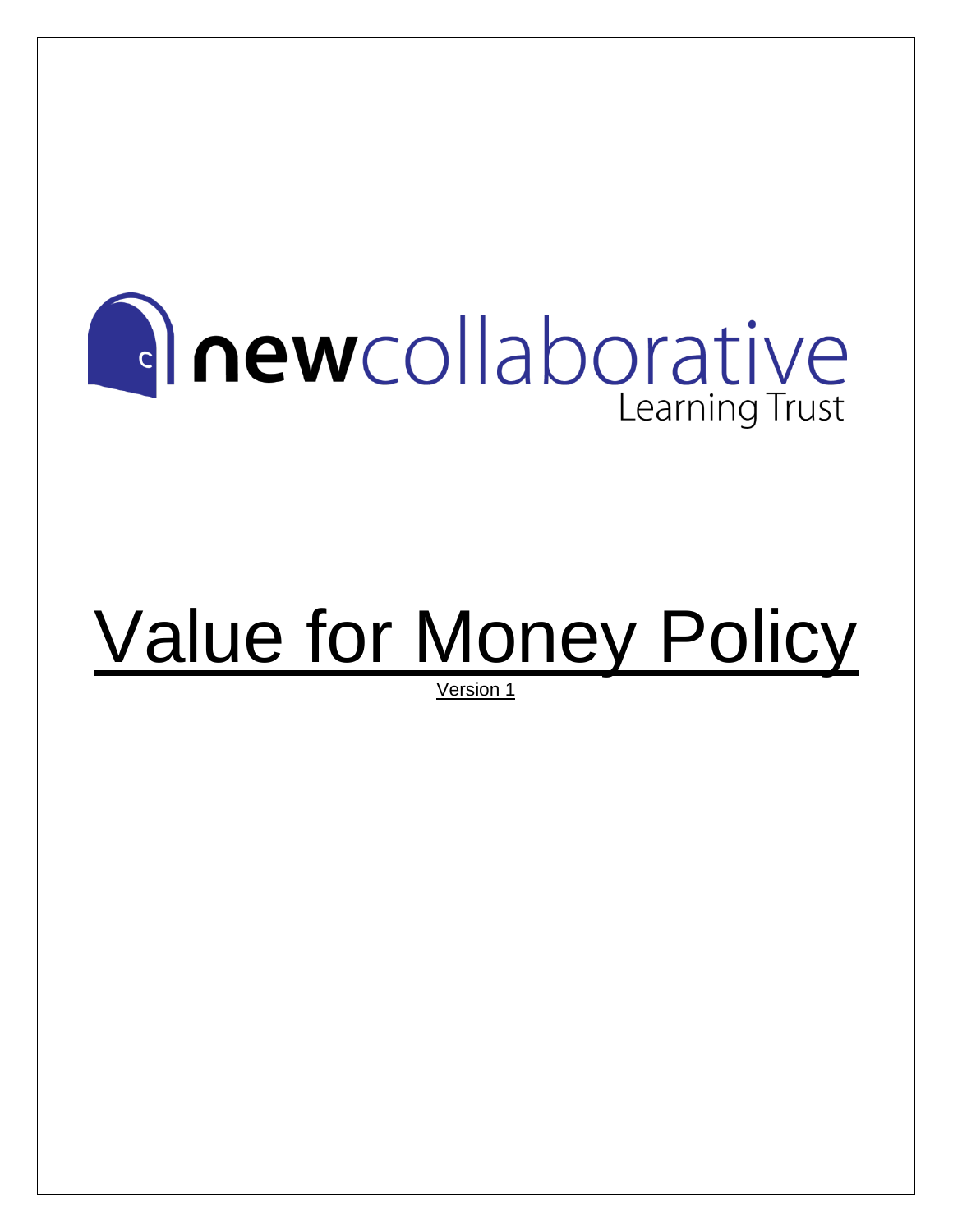# **CONTENTS**

| Paragraph<br><b>Number</b> | <b>Heading</b>                 | Page<br><b>Number</b> |
|----------------------------|--------------------------------|-----------------------|
| 1.0                        | <b>Definition</b>              |                       |
| 2.0                        | The Concept of Value For Money |                       |
| 3.0                        | <b>Responsibilities</b>        |                       |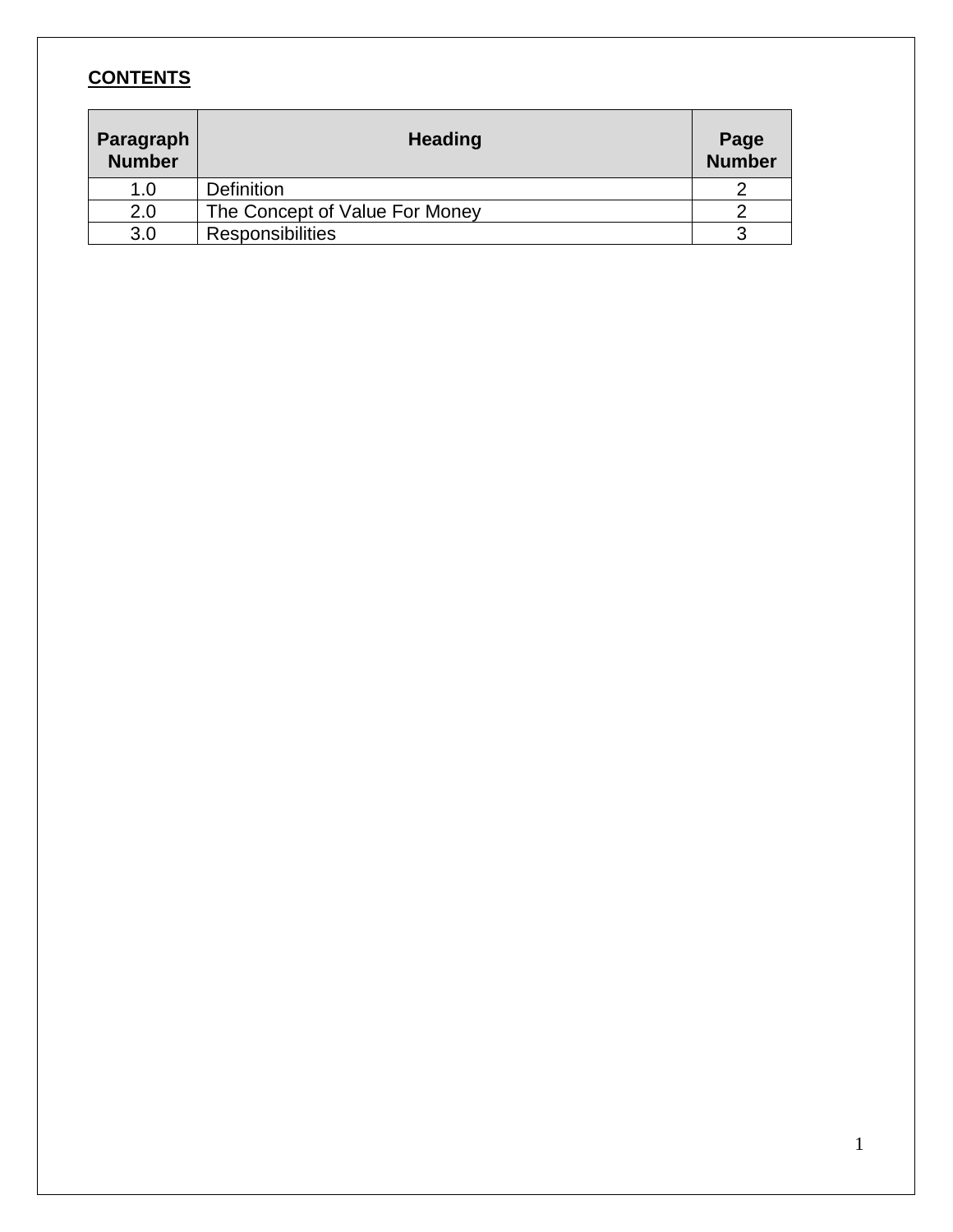## **1.0 Definition**

Value for Money (VFM) is defined as:

"An appraisal of the performance of the organisation in seeking to secure economy, efficiency and effectiveness in the use of the resources at its disposal."

## **1.1 Policy Statement**

NCLT is committed to the pursuit of economy, efficiency and effectiveness as part of its corporate and academic strategy. The Trust will seek to adopt good practice and incorporate VFM principles in all its activities, however they may be funded.

# **1.2 Scope**

- Integrate and enable the adoption of VFM principles within existing management, planning and review processes
- Adopt recognised good practice where this makes good sense
- Ensure that, mainly through the internal audit process, VFM studies are conducted on areas of activity identified as worthy of review
- Provide the framework to benchmark the Trust's activities against other similar activities and organisations where this is considered useful
- Provide the opportunity to enhance the economy, efficiency and effectiveness of activities
- Promote a culture of continuous improvement
- Ensure that financial savings for the Trust will be achieved without compromising any aspect towards the quality of service delivery
- Provide evidence to both internal and external observers, that the achievement of VFM is sought in all activities undertaken
- Communicate to staff the recognition of their continuing obligation to seek VFM for the college as part of their routine activities
- This policy should be read in conjunction with Financial regulations

# **2.0 The Concept of Value for Money**

- 'Value for Money' (VFM) is a term used to assess whether or not an organisation has obtained the maximum benefits from the goods and services it acquires and provides, within the resources available to it. Some elements of VFM may be subjective, difficult to measure, intangible and misunderstood and judgment is therefore required when considering whether VFM has been satisfactorily achieved or not. VFM not only measures the cost of goods and services, but also takes account of the mix of quality, cost, resource use, fitness for purpose, timeliness and convenience to judge whether or not, together, they constitute good value.
- Achieving VFM is also often described in terms of 'the three Es' economy, efficiency and effectiveness: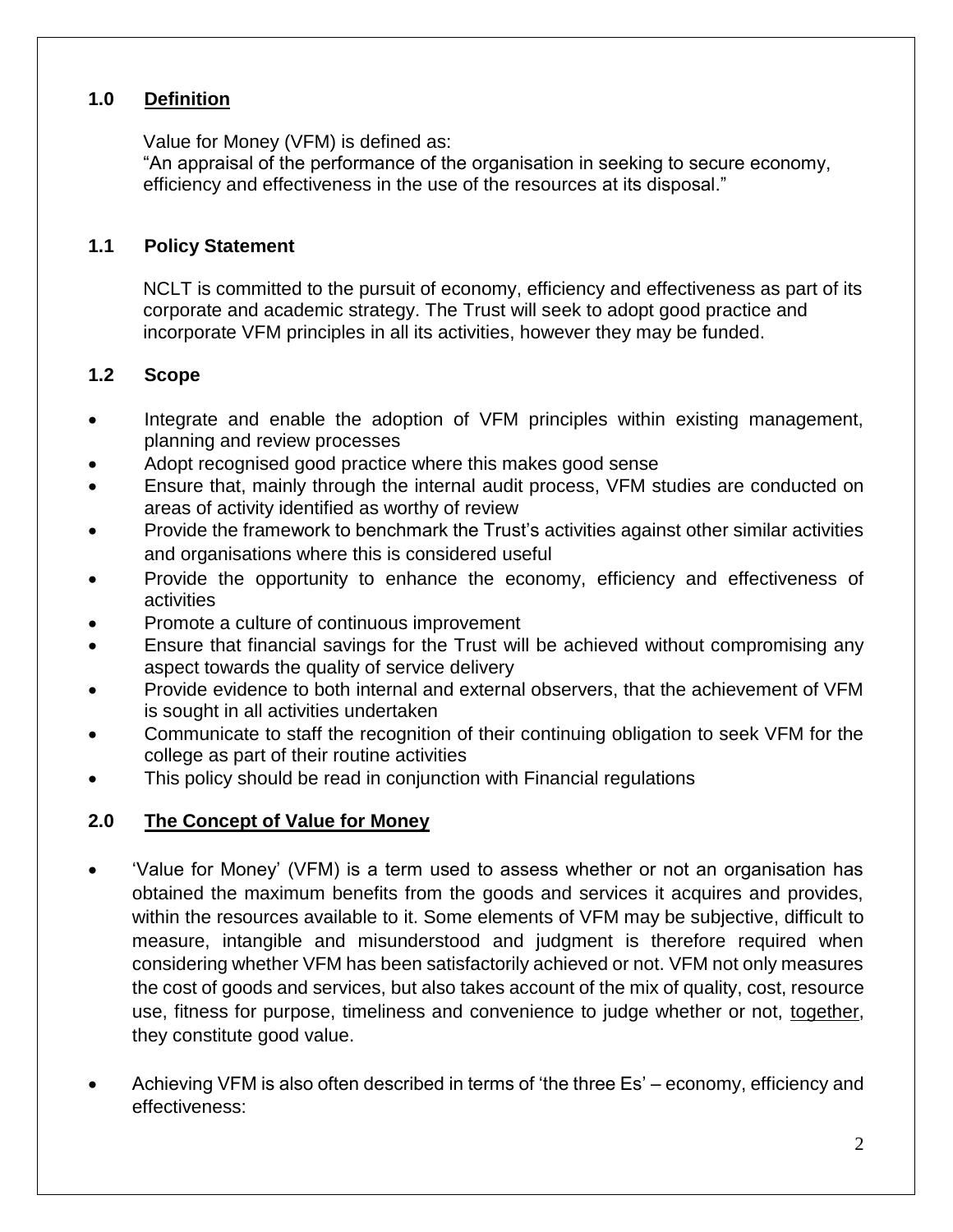- ➢ **Economy** minimising the cost of resources for an activity (doing things at a low price)
- ➢ **Efficiency** performing tasks with reasonable effort (doing things the right way)
- $\triangleright$  **Effectiveness** the extent to which objectives are met (doing the right things)
- In many areas of activity there is purported 'good practice' or 'best practice', although again this is subjective. In general terms, the Trust wants to adopt such best practice, where it is appropriate to its own circumstances. Adoption of such best practice is a recognised way of not only achieving VFM but also of demonstrating that VFM has been sought and achieved.
- The main benefits of promoting VFM are:
	- ➢ **The clarification of objectives** VFM principles give managers a framework with which to assess the objectives of an activity. A VFM assessment should demonstrate that the activity fits in with the Trust's strategies and objectives and should maximise the chance of achieving the desired ends without unnecessary expenditure and effort
	- ➢ **Planning** Application of VFM principles ensures that the activity is planned
	- ➢ **Openness and transparency** Properly documented planning and assessment helps provide a demonstration of achieving propriety as well as VFM
	- ➢ **Compliance with statutes and regulations** Application of VFM principles at the planning stage should consider, and therefore ensure, compliance with statutes and regulations
	- ➢ **Risk assessment** As inadequate risk assessment can lead to poor VFM, application of VFM principles at the planning stage should help ensure that appropriate risk assessment of the activity has been carried out.

#### **3.0 Responsibilities**

The responsibility for VFM lies with all members and staff of the NCLT and is not restricted to those with resource or financial responsibilities.

#### **3.1 Board of Directors**

The Board of Directors are responsible for securing economical, efficient and effective management of the Trust's resources and expenditure, so that the benefits that should be derived from the application of public funds are not put at risk. It discharges this responsibility:

• through reports it receives from Trust's management on the financial implications of key decisions and the financial performance of the Academies.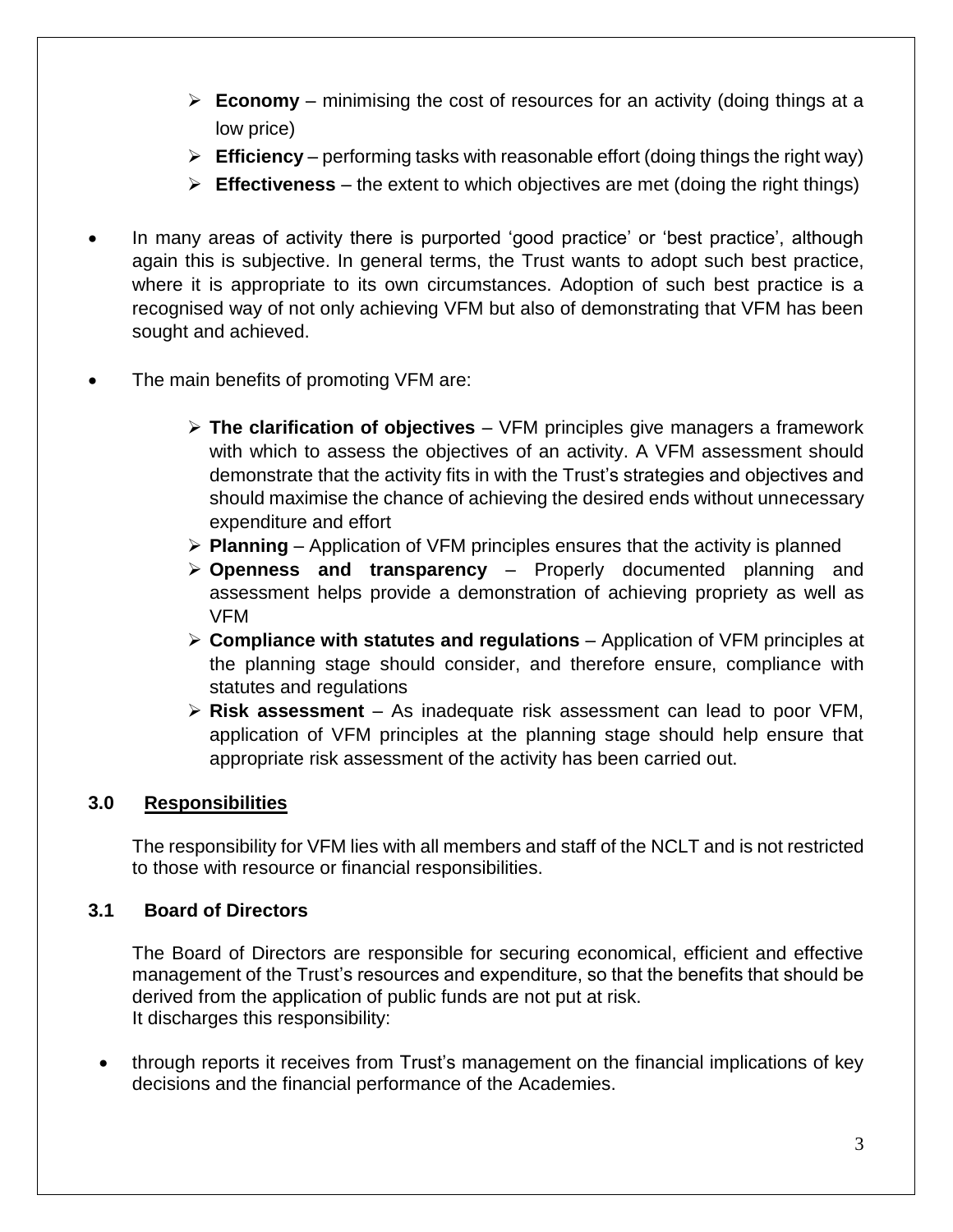- through the Audit Committee, which has in its terms of reference a duty to advise the Board of Directors on the adequacy and effectiveness of the Board of Director's systems of internal control and its arrangements for risk management, control and governance processes, and securing economy, efficiency and effectiveness (value for money). The Audit Committee receives reports from the Trust's Internal Audit Service on:
	- $\triangleright$  the efficiency and effectiveness of the operation of Trusts controls;
	- ➢ reports arising from specific VFM studies which are agreed as part of the Annual Audit Plan.

## **3.2 Academy Managers:**

Managers in all areas of the Trust, not limited to those with financial responsibilities, are responsible for:

- ensuring that systems, processes and procedures are designed to achieve strategic objectives whilst obtaining value for money
- ensuring that all courses are assessed for financial viability and that those which do not provide financial or educational VFM are removed from the Trust's portfolio of courses as soon as possible\*
- ensuring that the Trust has an efficient and effective staffing structure to facilitate the achievement of its strategic aims
- benchmarking the Trust's activities against other similar organisations where this is considered useful and practical
- maintaining an awareness of good practice in their own area and adopting recognised good practice where appropriate
- promoting a culture of continuous improvement and where staff seek to save money wherever possible
- ensuring that financial regulations and other systems, processes and procedures are adhered to
- responding to opportunities to enhance the economy, efficiency and effectiveness of activities
- ensuring that all staff recognise their continuing obligation to seek VFM for the Trust as part of their routine activities and in particular their procurement processes.

\*: the CEO and Principals reserve the right to cancel courses when numbers fall below a certain level (usually less than 10 learners)

# **3.3 All staff**

Staff employed by, or under contract to NCLT must:

- adhere to financial regulations and other systems, processes and procedures
- endeavor to seek to achieve VFM in all activities
- bring to the attention of managers any opportunities to improve value for money.